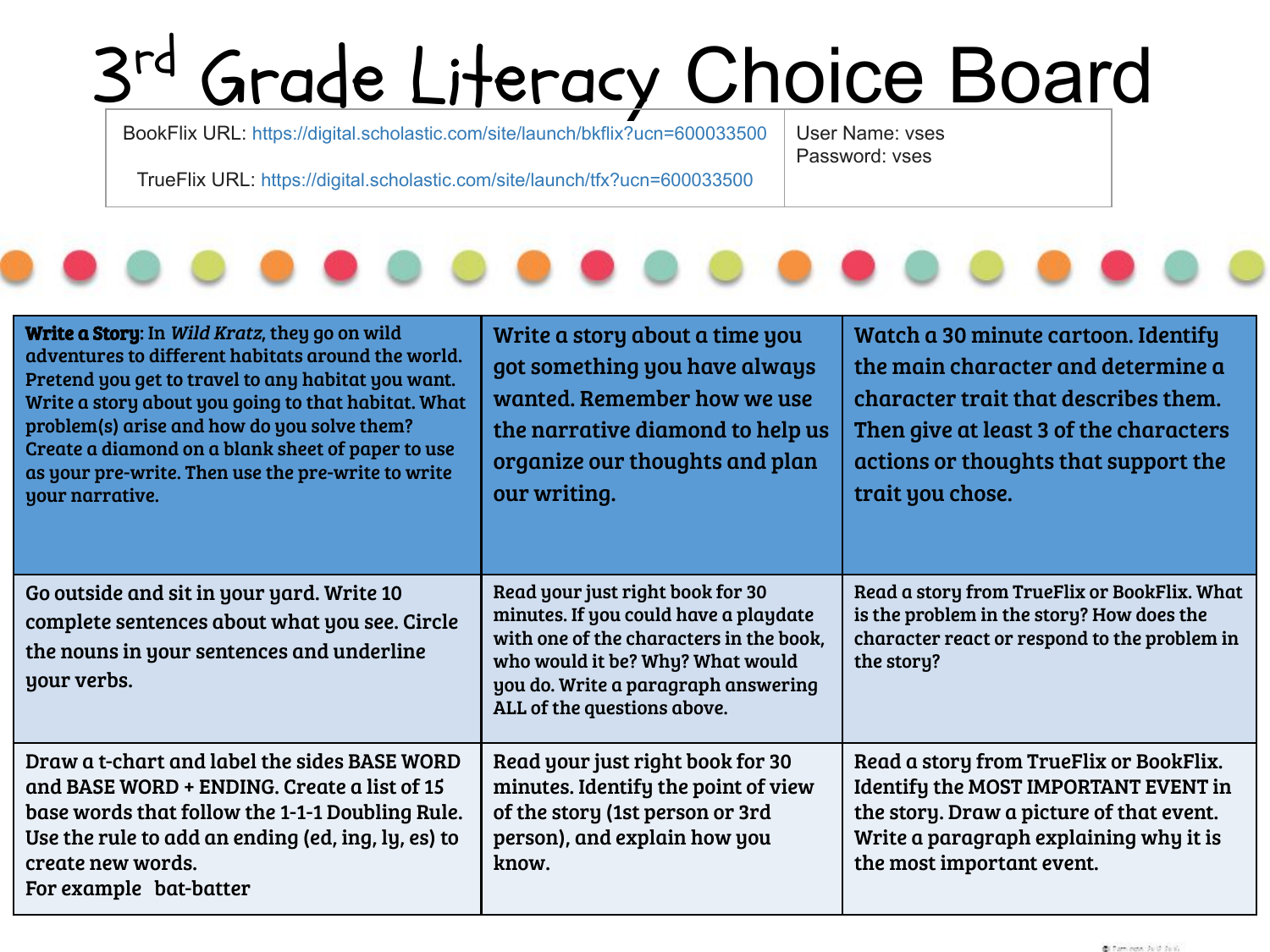## 3 rd Grade Math Choice Board AMI Days 6-10 Choose **TWO** activities each day

| On notebook paper, skip<br>count by<br>6s from 0 to 72<br><b>7s from 0 to 84</b><br>8s from 0 to 96<br>9s from 0 to 108                                                          | Write 5 multiplication facts and<br>draw a real-life picture to match<br>each. For example, for 5X7 you<br>could draw 5 boxes of 7 flowers<br>in each.                                                            | David says that he will have<br>23 pages left to read if he<br>reads 16 pages of his book<br>today. He read 14 pages<br>yesterday. What is the total<br>number of pages in David's<br>book? Solve and explain in<br>complete sentences. | Molly has 72 marbles and she<br>wants to give them to 8 friends<br>equally. How many marbles<br>will each friend get? What<br>would happen if she gave them<br>to 9 friends instead? Solve and<br>explain using complete<br>sentences. |
|----------------------------------------------------------------------------------------------------------------------------------------------------------------------------------|-------------------------------------------------------------------------------------------------------------------------------------------------------------------------------------------------------------------|-----------------------------------------------------------------------------------------------------------------------------------------------------------------------------------------------------------------------------------------|----------------------------------------------------------------------------------------------------------------------------------------------------------------------------------------------------------------------------------------|
| Kora has 235 Skittles and<br>shares 117 with Chris. He<br>says he got half of the<br>Skittles. Is he correct?<br>Explain why or why not<br>using complete sentences.             | Use keywords to create an<br>subtraction word problem. The<br>answer should be 348 Sour<br><b>Patch Kids. Solve the problem</b><br>using an equation AND explain<br>using complete sentences.                     | Determine the number that is<br>halfway between the<br>following numbers.<br>0 and 150<br>200 and 350<br>740 and 800<br>850 and 950                                                                                                     | Solve the following subtraction<br>problems. Show your work.<br>$700 - 233 =$<br>$141 - 98 =$<br>$500 - 374 =$<br>$801 - 627 =$                                                                                                        |
| Using keywords, create a<br>multiplication word<br>problem. The answer<br>should be 24 snowballs.<br>Solve the problem using<br>an equation, drawing, AND<br>complete sentences. | Complete the number sentences.<br>Draw models for each one and<br>partition them equally. Write the<br>unit fraction inside each unit and<br>shade the answer.<br>$3$ fourths =<br>2 thirds $=$<br>$5$ sevenths = | Draw 4 pizzas cut differently<br>into equal pieces. Shade a few<br>slices to show how many were<br>eaten. Write a fraction to match<br>each shaded pizza. Explain what<br>happens to the denominator<br>when you cut the pizza.         | Markus says that you can<br>multiply 4x8 then add 27 and<br>get 67. Is he correct? What<br>mistake do you think he may<br>have made? Explain your<br>reasoning using complete<br>sentences.                                            |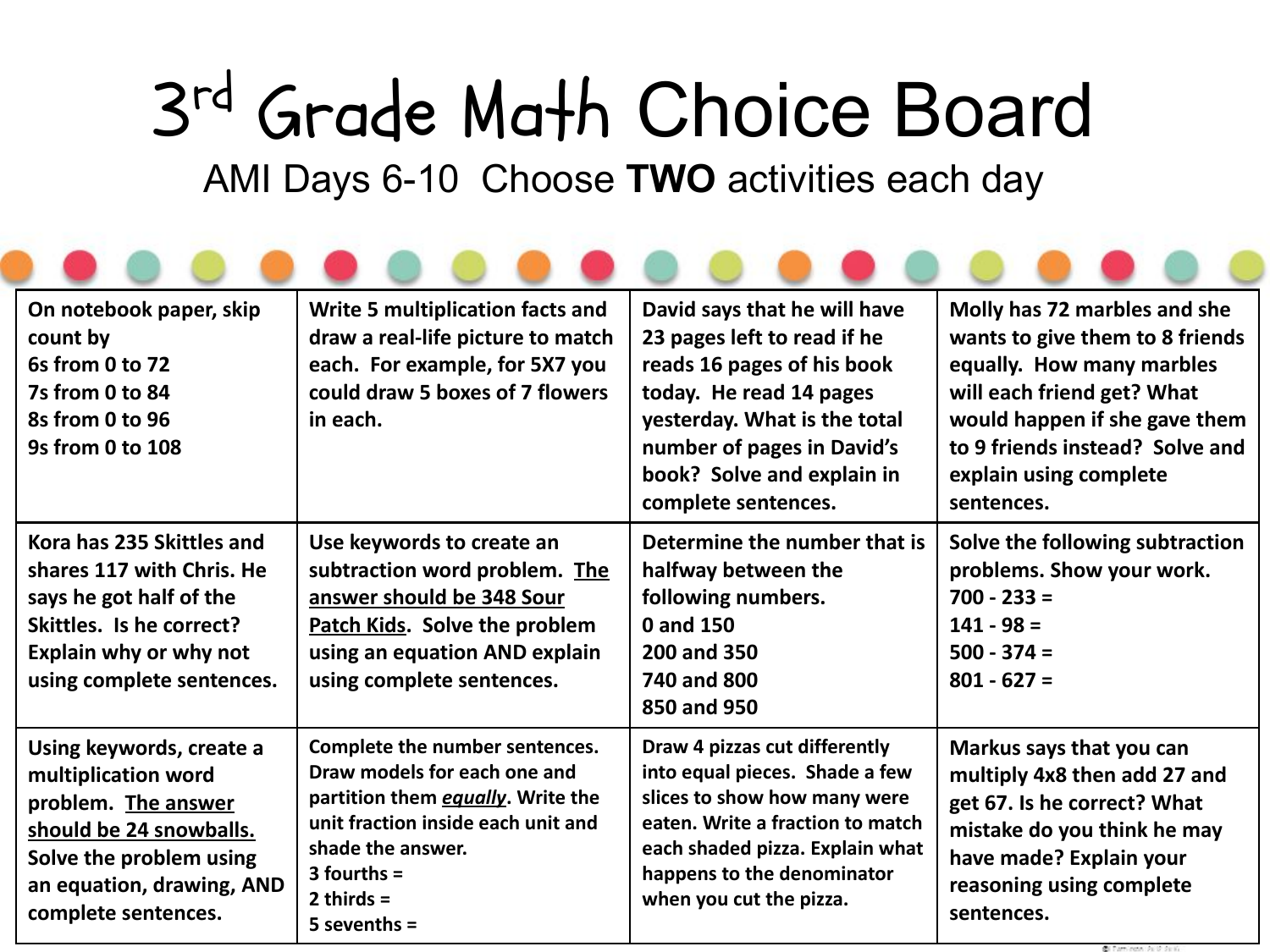## **Third Grade AMI Choice Grid for Science**

| Racing<br>$\bullet$<br><b>Experiment:</b><br>To experience<br>drag, just run<br>10 yards fast.<br>Then run the<br>same 10 yards<br>again, except<br>this time<br>carrying an<br>open umbrella.<br>Predict what<br>you think will<br>happen. Then,<br>collect some<br>data. What<br>happens when<br>you run slow?<br>What happens<br>when you run<br>faster? What<br>happens when<br>you run as fast<br>as you can?<br>Draw and label<br>what you think<br>happened. The<br>pull you feel<br>against your<br>speed is drag. | Digging up<br>$\bullet$<br>the Past: An<br>archaeologi<br>st is a<br>person who<br>studies<br>human life<br>in the past<br>by<br>uncovering<br>and<br>analyzing<br>artifacts.<br>What is the<br>benefit of<br>knowing<br>about how<br>humans<br>lived in the<br>past? What<br>skills would<br>an<br>archaeologi<br>st need to<br>have? Why<br>is it<br>important to<br>have<br>museums to<br>display the<br>artifacts<br>that are<br>discovered?<br>Would you<br>want to be<br>an<br>archaeologi<br>st? Why or<br>why not? | <b>Trash to</b><br>$\bullet$<br>Treasure:<br>How much<br>trash does<br>your family<br>produce in a<br>week? Data<br>Collection:<br>For 7 days,<br>weigh each<br>bag of trash.<br>Can you<br>brainstorm<br>ways to<br>reduce that<br>weight? Can<br>you recycle<br>items at<br>your house<br>to create a<br>new and<br>useful item?<br>Can you find<br>new uses for<br>items you<br>may throw<br>away<br>regularly?<br>Ex. plastic<br>shopping<br>bags, milk<br>jugs,<br>newspaper,<br>soda cans,<br>old food<br>(banana<br>peels/apple<br>cores), etc.<br>Draw and<br>label your<br>creation. | Moby<br>۰<br>Max: Science (at<br>least 20 minutes)<br>Reminder-your<br>username is your<br>first initial and<br>your last name<br>and your<br>password is the<br>password you use<br>to login to the<br>computers at<br>school. It will be<br>"Valley" and then<br>will have 3<br>numbers specific<br>to your login. | <b>Compare/Contrast:</b><br>Create a Venn<br>Diagram to compare<br>the weather<br>yesterday to the<br>weather today.<br>Different<br>Different<br>Same |
|----------------------------------------------------------------------------------------------------------------------------------------------------------------------------------------------------------------------------------------------------------------------------------------------------------------------------------------------------------------------------------------------------------------------------------------------------------------------------------------------------------------------------|----------------------------------------------------------------------------------------------------------------------------------------------------------------------------------------------------------------------------------------------------------------------------------------------------------------------------------------------------------------------------------------------------------------------------------------------------------------------------------------------------------------------------|-----------------------------------------------------------------------------------------------------------------------------------------------------------------------------------------------------------------------------------------------------------------------------------------------------------------------------------------------------------------------------------------------------------------------------------------------------------------------------------------------------------------------------------------------------------------------------------------------|----------------------------------------------------------------------------------------------------------------------------------------------------------------------------------------------------------------------------------------------------------------------------------------------------------------------|--------------------------------------------------------------------------------------------------------------------------------------------------------|
| <b>Stay Active:</b><br>Schedule<br>several times<br>throughout the<br>day to do                                                                                                                                                                                                                                                                                                                                                                                                                                            | Graphing:<br>Ask everyone<br>in your<br>household<br>what their                                                                                                                                                                                                                                                                                                                                                                                                                                                            | <b>Wear Your</b><br>$\bullet$<br>Tech:<br>Technology<br>is very cool<br>and can be                                                                                                                                                                                                                                                                                                                                                                                                                                                                                                            | Research:<br>Using a<br>newspaper<br>article, the<br>internet, or a                                                                                                                                                                                                                                                  | <b>Use Your</b><br>$\bullet$<br>Senses: Put your<br>senses to use<br>outside. Go<br>outside and try                                                    |